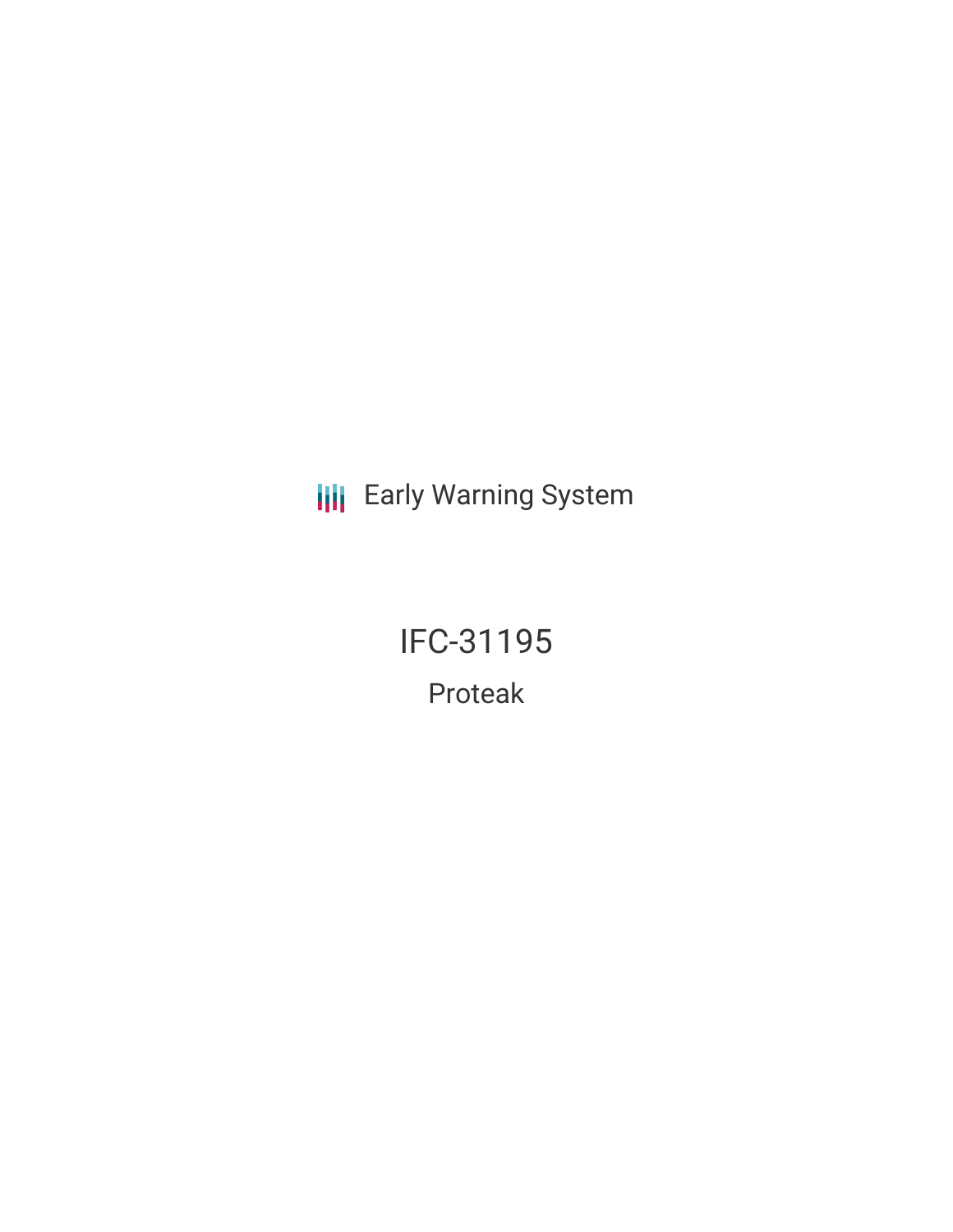## **Quick Facts**

| <b>Countries</b>                | Colombia, Costa Rica, Mexico                                             |  |  |  |  |
|---------------------------------|--------------------------------------------------------------------------|--|--|--|--|
| <b>Financial Institutions</b>   | International Finance Corporation (IFC)                                  |  |  |  |  |
| <b>Status</b>                   | Active                                                                   |  |  |  |  |
| <b>Bank Risk Rating</b>         | B                                                                        |  |  |  |  |
| <b>Voting Date</b>              | 2012-03-15                                                               |  |  |  |  |
| <b>Borrower</b>                 | PROTEAK UNO, S.A.B. DE C.V.                                              |  |  |  |  |
| <b>Potential Rights Impacts</b> | Healthy Environment, Labor & Livelihood, Right to Health, Right to Water |  |  |  |  |
| <b>Investment Type(s)</b>       | Loan                                                                     |  |  |  |  |
| <b>Investment Amount (USD)</b>  | $$30.00$ million                                                         |  |  |  |  |
| <b>Loan Amount (USD)</b>        | $$15.00$ million                                                         |  |  |  |  |
| <b>Project Cost (USD)</b>       | \$113.60 million                                                         |  |  |  |  |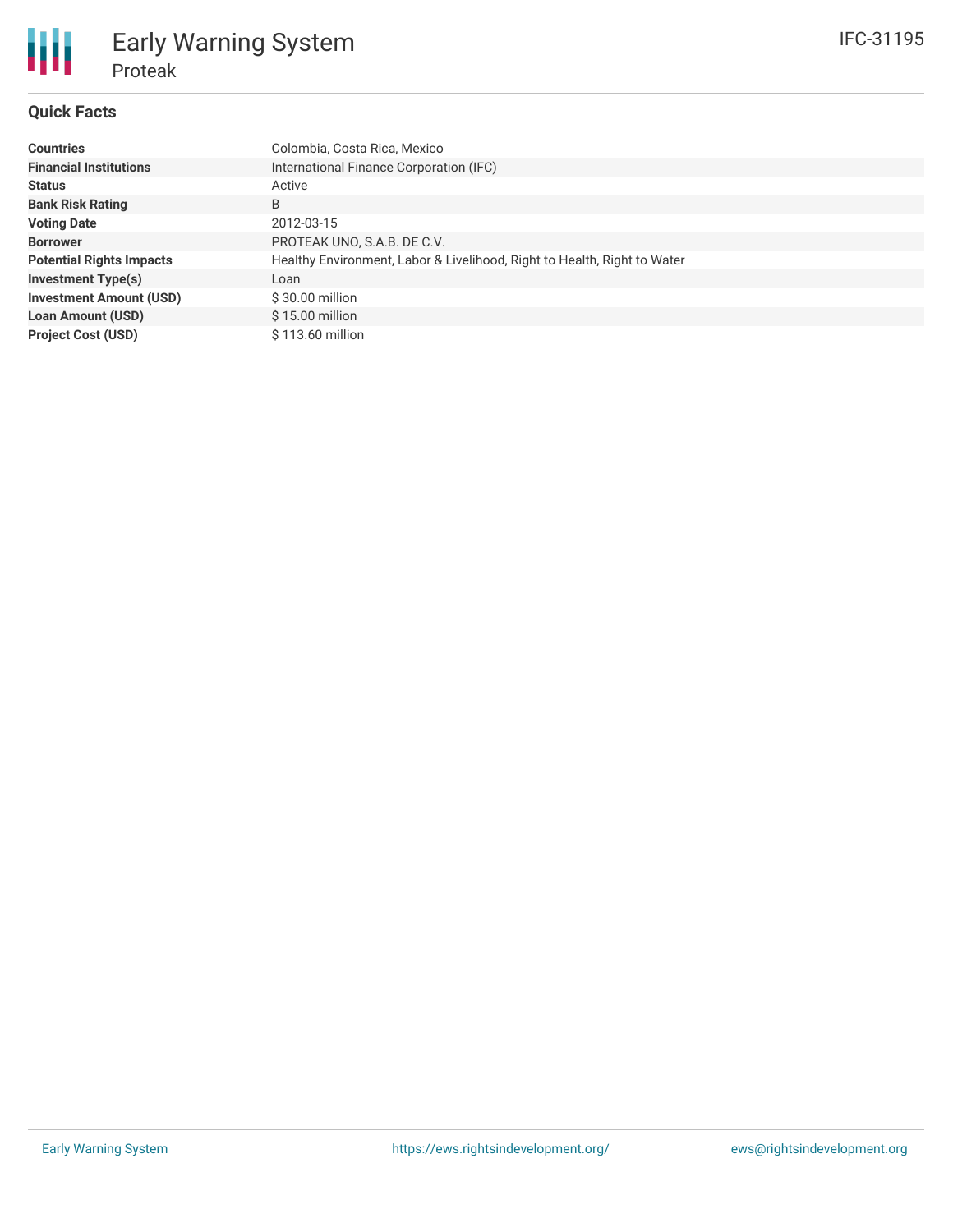

## **Project Description**

The proposed project will fund the continued expansion of Proteak's forestry operations in Mexico. This includes a newly acquired 1,956 hectares of established plantations in Mexico (Nayarit and Tabasco), Costa Rica (San Carlos, Santa Rosa and Pocosol), and Colombia (Bogota).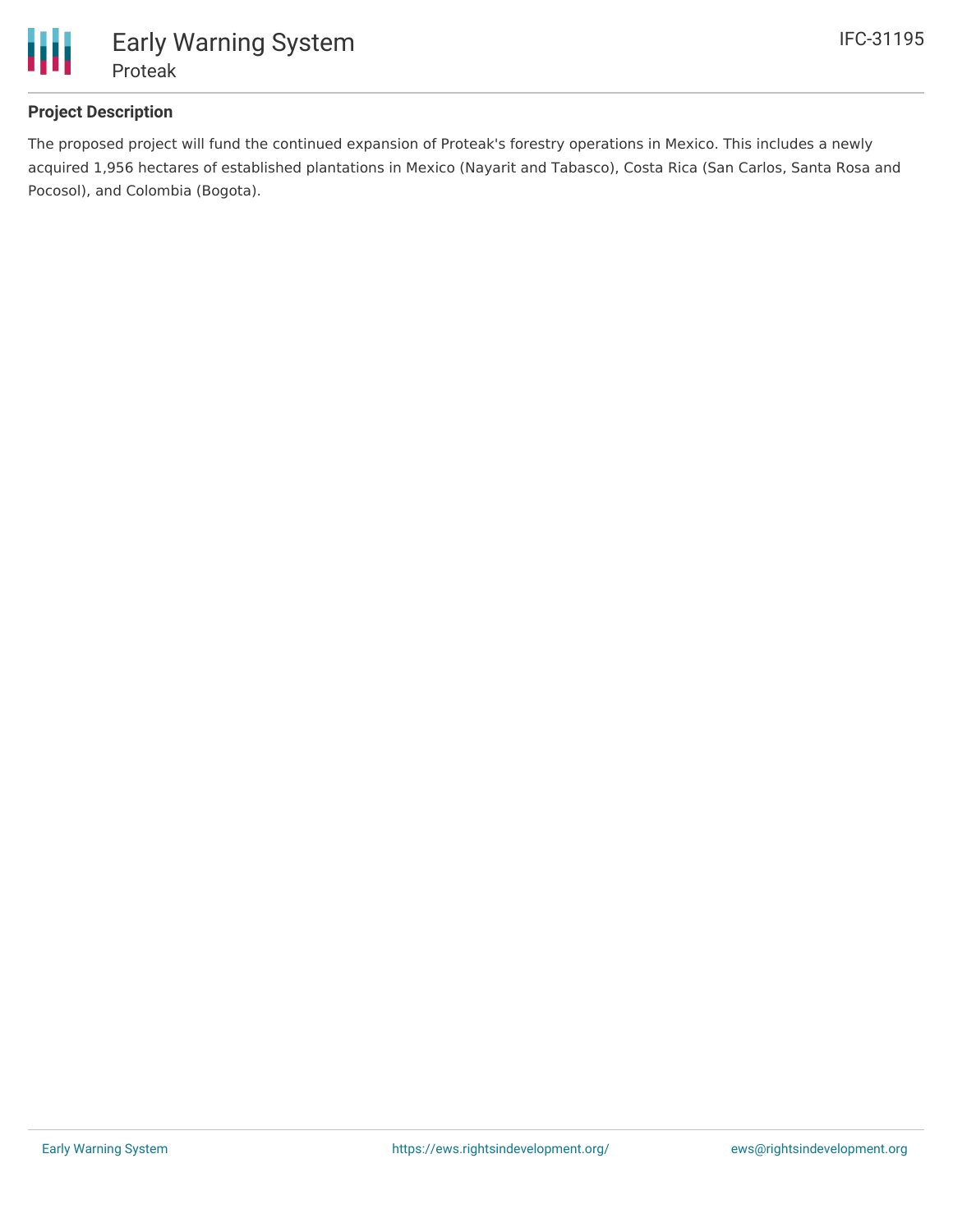### **Early Warning System Project Analysis**

### **APPLICABLE SOCIAL & ENVIRONMENTAL STANDARDS**

The following IFC Performance Standards (PS) apply:

- PS 1 Social and Environmental Assessment and Management System triggered because management systems for Proteak's Mexico plantations were found to be basic. Across all operations in Mexico, Costa Rica, and Colombia, monitoring of environmental and social practices, and the performance of mitigation measures, was found to be variable across countries owing to site conditions, regulations and prior ownership and requires improvement and consolidation.
- PS 2- Labor and Working Conditions triggered due to a lack of formal labor policies at small, Mexican plants; inadequate information of labor practices at recently acquired plants; and a few deficiencies in proper use of personal protection equipment in plantation operations. Training activities, safety requirements, and accident tracking differed between sites and requires improvement and harmonization.
- PS 3 Pollution Prevention and Abatement The primary pollution prevention and abatement issues revolve around the agronomic practices of plantations and the use of herbicides, pesticides and fertilizers. Forest Stewardship Council audits and appraisal observations indicate the need for further training in pesticide storage and application as well as improved standardization and routine reporting of agrochemical application, and reduction in chemicals through monitoring and management of soil fertility and pest problems.
- PS 4 Community Health, Safety and Securitytriggered because [s]everal occupational health and safety risks associated with affected communities were identified during the appraisal, including: project-related vehicular traffic accidents; risks from wildfires; and variable levels of community engagement.
- PS 6 Biodiversity Conservation and Sustainable Natural Resources Management triggered because Biological inventories identified several threatened and endangered species in the regions of plantations, and several sites in both Mexico and Costa Rica had failed to completely assess the floral and faunal composition in some management units.

The assessment in Costa Rica identified some shortcomings in the breadth of impact assessment and avoidance of robust mitigation measures within plantation operations. To address these and other concerns, the Company will appoint an Environmental Health and Safety Manager to to facilitate and coordinate E&S efforts.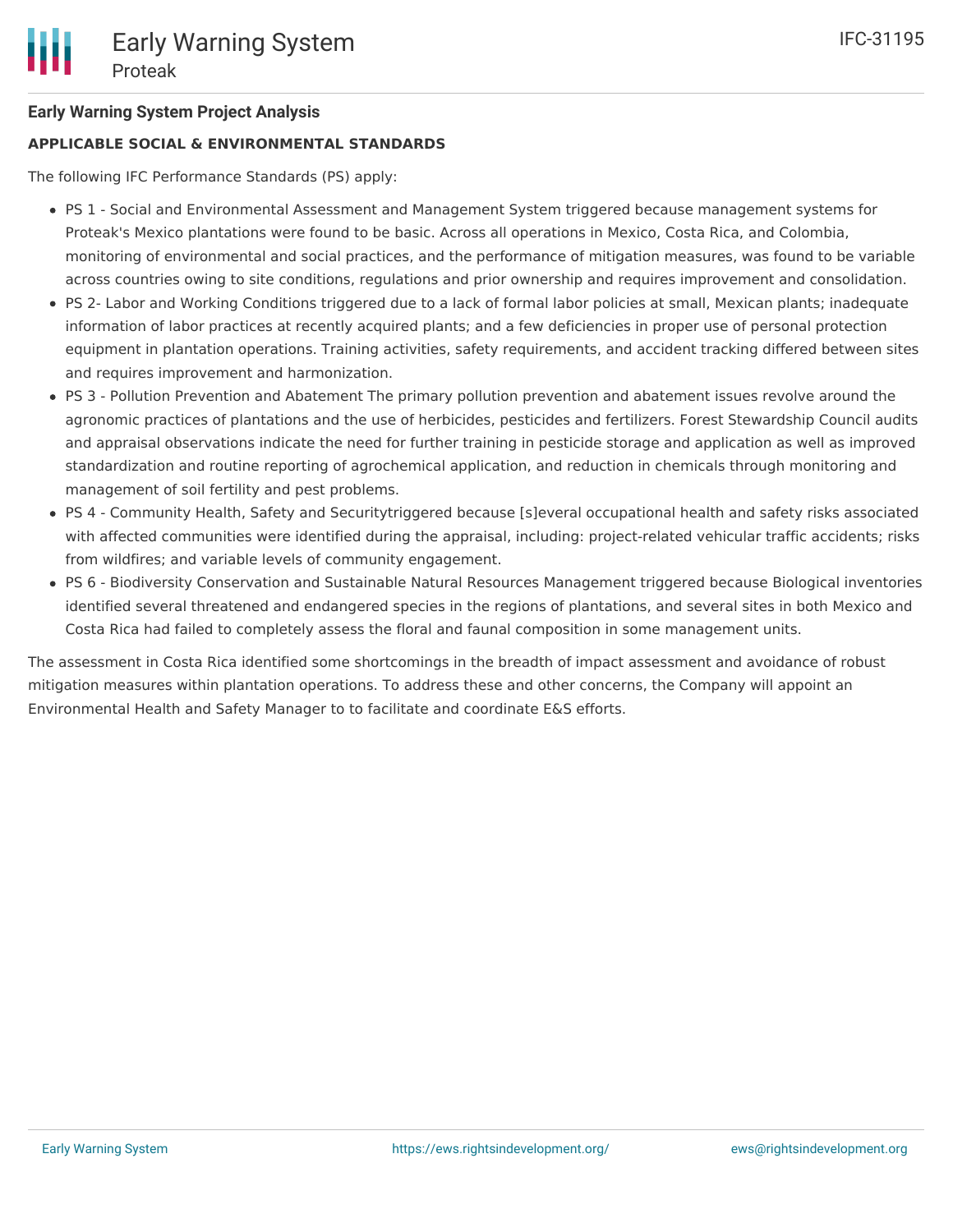### **People Affected By This Project**

### **OUR RISK ASSESSMENT**

### **Labor Rights**

The Company's operations are spread across 20+ properties in four States in Mexico employing 300 casual laborers and 30 technical staff. Potential harmful impacts identified in bank documents include: A few deficiencies in proper use of personal protection equipment in plantation operations; required improvements in material flows within milling; inconsistent planning for training between sites; different requirements for tracking incidents and accidents between operations that need harmonized. Use of contractors is much more frequent in Costa Rica and Colombia where the Company has only 10-15 direct employees with technical or administrative duties. IFC identified several occupational health and safety risks including that not all logging contractors or transporters were equipped with radio equipment allowing them to navigate rural roads safely and that the road-worthiness of some contractor-owned rolling stock was questionable while there was an absence of procedures for ensuring road safety and proper maintenance. In the case of emergency, some areas where wildfires are possible were possibly out of cell phone service and the location for emergency equipment and identification of first responders was not routinely posted at some plantations. To mitigate some of the risks associated with labor and working conditions the Company will develop a standardized corporate EHS Policy and Operating Procedures that up will include adherence to all aspects of social and labor practices as applied in the national jurisdictions within which the plantations occur, including IFC's PS2 requirements.

### **Right to Health**

Bank documents indicate that [s]everal occupational health and safety risks associated with affected communities were identified during the appraisal, including: project-related vehicular traffic accidents; risks from wildfires; and variable levels of community engagement. Lack of proper radio equipment and questionable road-worthiness of Company vehicles decreased road safety for both communities and workers.

#### **Right to a Healthy Environment**

Potential harmful impacts identified in bank documents include: The need for improvement in training in pesticide storage and application; a lack of standardization and routine reporting for calibration and maintenance of agrochemical application equipment inadequate soil fertility and pest management that causes overuse of chemicals; and the need to better monitor and manage soil fertility and surface water contamination risks due to wastewater from sanitation services. To address these risks, The Company will establish a standardized agrochemical procurement system and training plan to better manage the soil fertility and surface water contamination risks. Further concerns include inaccurate monitoring of greenhouse gas emissions as well as evidence of forest fires at all sites visited.

#### **Right to Freedom of Expression, Assembly, and Association**

Bank documents indicate a lack of adequate community engagement. The IFC states that [c]ommunications with surrounding communities is understandably variable given the rural areas in which the Company operates while, at the same time, [t]he Company has not yet developed a formal social engagement system. There is also reason for concern given that [d]emographic data reviewed and field observations indicate low population densities and high numbers of people living below the poverty line concentrated in towns within the region.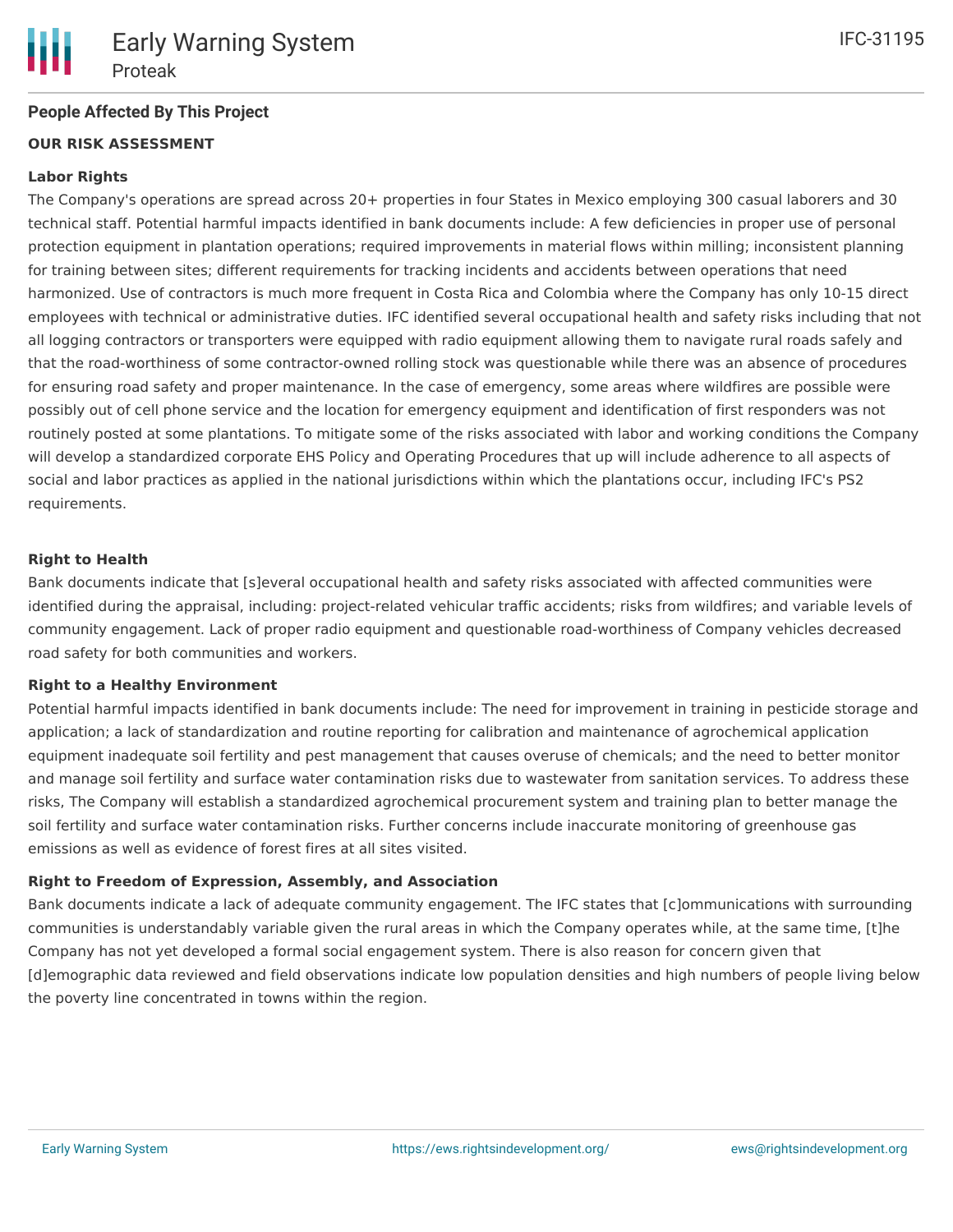# **Investment Description**

• International Finance Corporation (IFC)

The investment amounts to US \$30 million total; comprising of a \$15 million A Loan and \$15 million B Loan.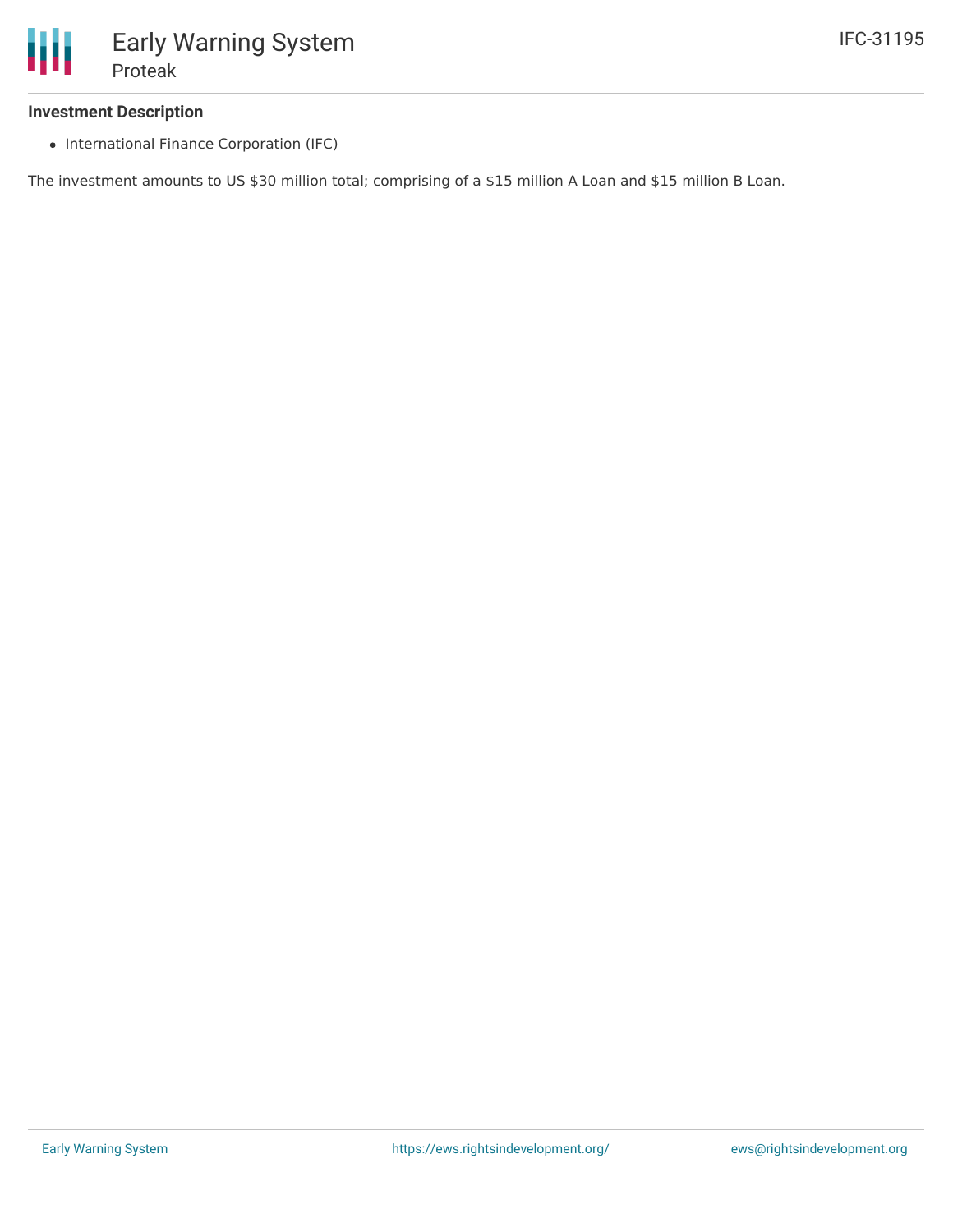## **Private Actors Description**

As of December 31, 2011, Proteak had 4,408 ha planted with teak trees located in the Mexican states of Jalisco, Nayarit, Tabasco and Chiapas. The Company has also acquired 1,956 ha of established plantations in Colombia and Costa Rica as well as in Mexico to improve its inventories profile by adding older plantations to its portfolio. The Company established 1,000 ha of new plantations in 2011 and plans to continue adding an average of 1,000 ha/year over the next few years.

Proteak Uno S.A.P.I.B. de C.V. (Proteak) is a mid-sized publicly-traded Mexican company engaged in the development of Teak plantations and is the largest forestry company in Mexico and Central America. Proteak is the world's third largest teak producer. With over 18,000 hectares of plantations in Mexico, Proteak exports its products to over 15 countries in North America, Europe and Asia.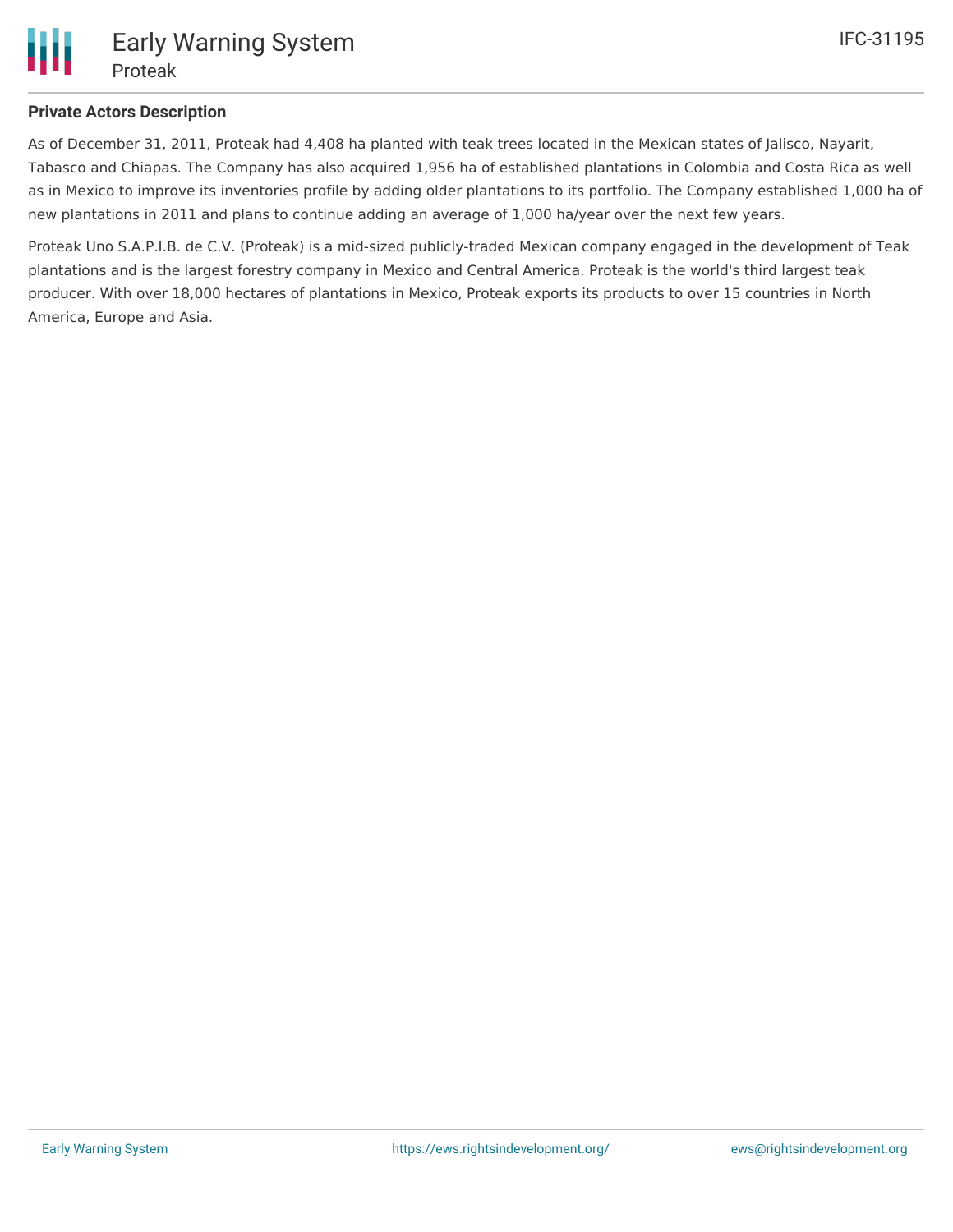

| <b>Private Actor 1</b> | <b>Private Actor</b><br>' Role | <b>Private Actor</b><br>Sector | <b>Relation</b>          | <b>Private Actor 2</b>      | <b>Private Actor</b><br>2 Role | <b>Private Actor</b><br>2 Sector |
|------------------------|--------------------------------|--------------------------------|--------------------------|-----------------------------|--------------------------------|----------------------------------|
|                        |                                |                                | $\overline{\phantom{0}}$ | Proteak Uno, S.A.B. de C.V. | Client                         | $\overline{\phantom{a}}$         |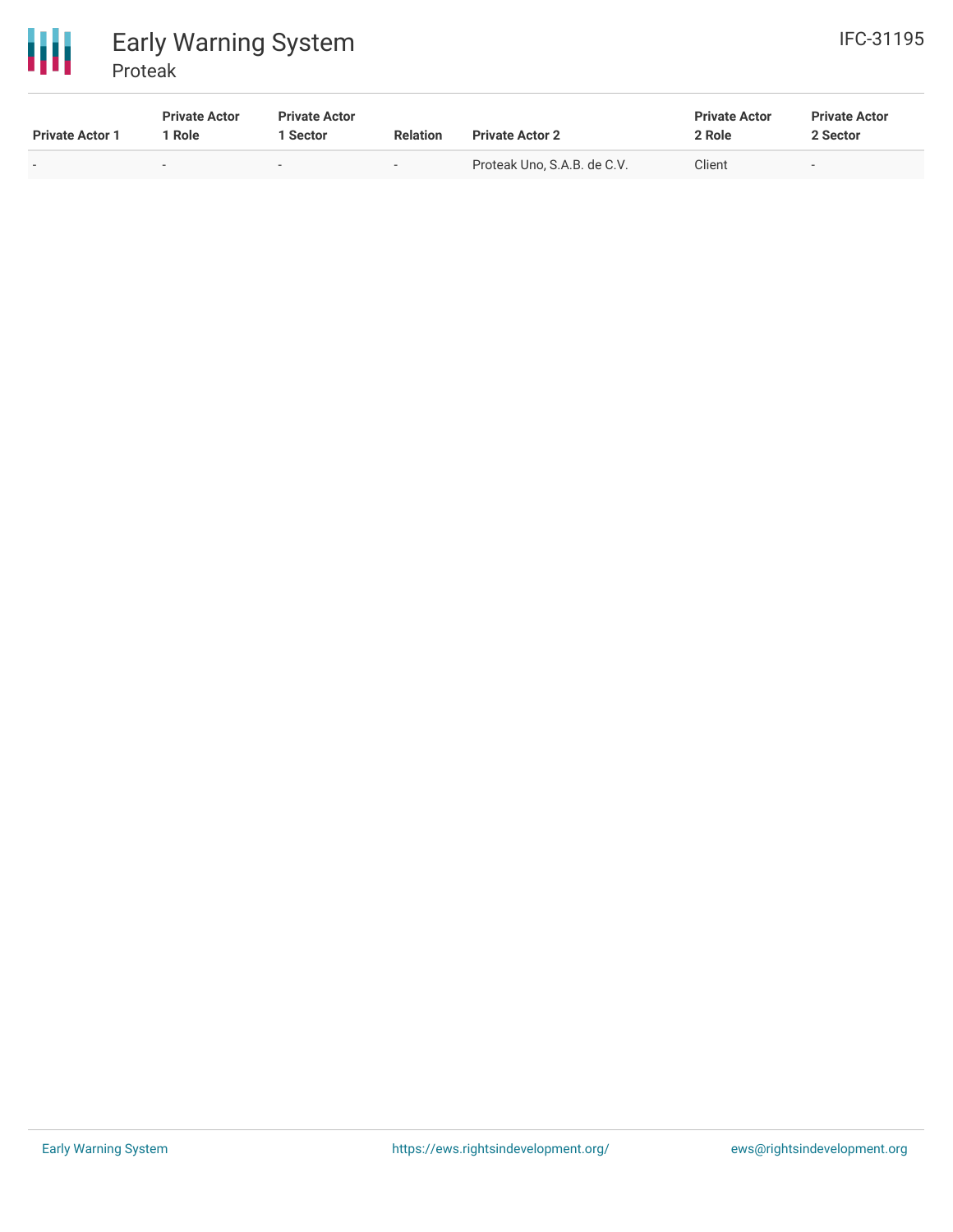## **Contact Information**

Costa Rica: Randall Davis, Operation Manager Santa Rosa, Pocosol, San Carlos Alajuela, Costa Rica Phone: (506) 2477 7341 Mobile: (52 55) 9932076762 mailto:rperaza@proteak.com http://www.proteak.com

Colombia: Miguel Hernandez, Operation Manager Carrera 9 # 74-08, Bogota D.C., Colombia Mobile: (52 55) 5514733439 mailto:mhernandez@proteak.com

## **ACCOUNTABILITY MECHANISM OF IFC**

The Compliance Advisor Ombudsman (CAO) is the independent complaint mechanism and fact-finding body for people who believe they are likely to be, or have been, adversely affected by an IFC or MIGA- financed project. If you submit a complaint to the CAO, they may assist you in resolving a dispute with the company and/or investigate to assess whether the IFC is following its own policies and procedures for preventing harm to people or the environment. If you want to submit a complaint electronically, you can email the CAO at CAO@worldbankgroup.org. You can learn more about the CAO and how to file a complaint at http://www.cao-ombudsman.org/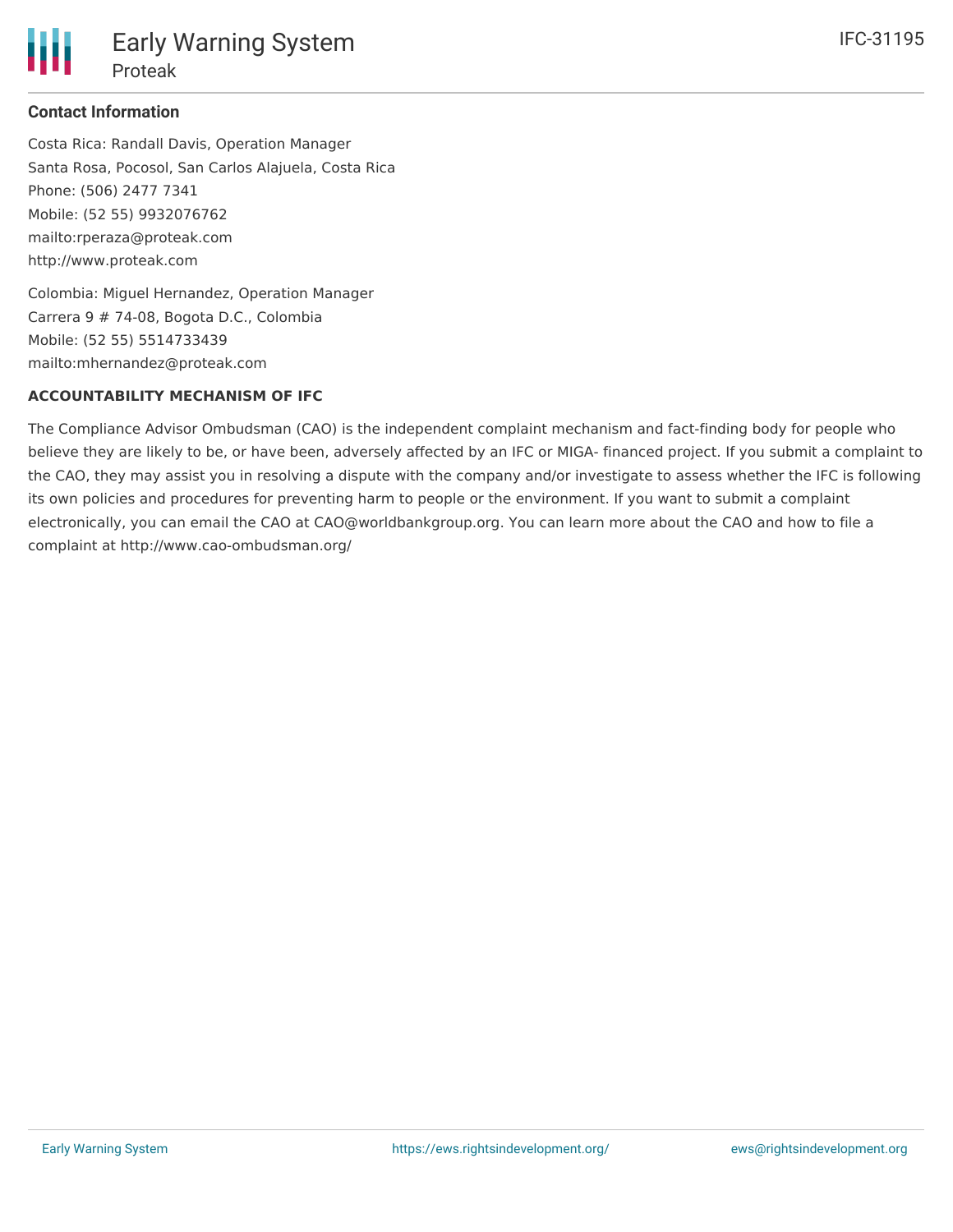

### **Bank Documents**

[31195\\_Approved](http://ifcextapps.ifc.org/ifcext/spiwebsite1.nsf/0/9cb4fc3375dbaf6c852579a3006ce7f7/$File/31195_Approved ESAP.pdf) ESAP.pdf